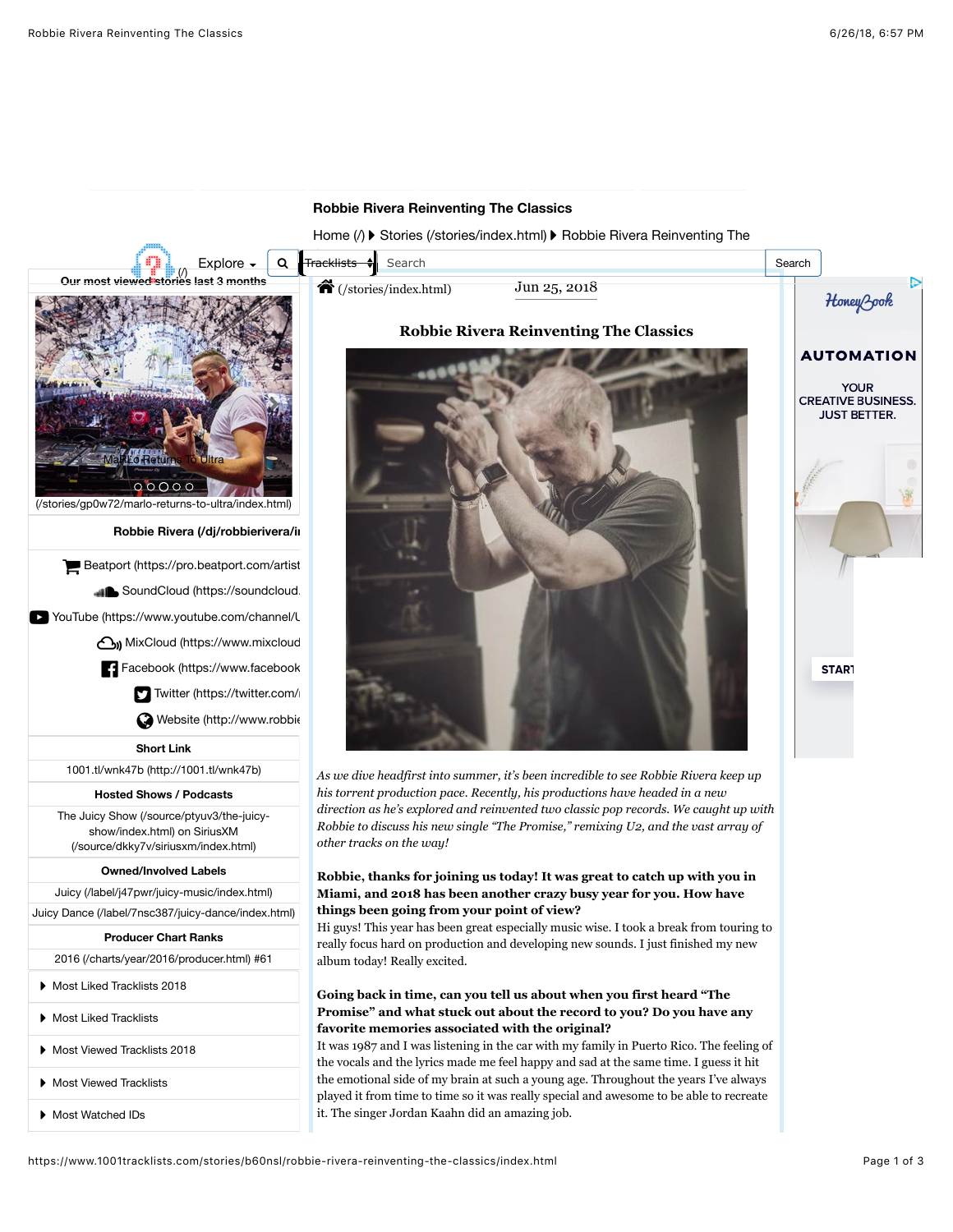| Last Tracks                                                                                                                                                                                                                                                                                                                                 |                                                                                                                                                                                                                                                                                                                                                          |                     |                                      |
|---------------------------------------------------------------------------------------------------------------------------------------------------------------------------------------------------------------------------------------------------------------------------------------------------------------------------------------------|----------------------------------------------------------------------------------------------------------------------------------------------------------------------------------------------------------------------------------------------------------------------------------------------------------------------------------------------------------|---------------------|--------------------------------------|
|                                                                                                                                                                                                                                                                                                                                             | Juicy Music<br>Robbie Rivera - The Promise                                                                                                                                                                                                                                                                                                               | Share               |                                      |
|                                                                                                                                                                                                                                                                                                                                             |                                                                                                                                                                                                                                                                                                                                                          |                     |                                      |
| I We use cookies to personalise content and ads, to provide multimedia features and to analyse our traffic.<br>We also share information about your use of our site with our advertising, multimedia and analytics partners.<br>By using this site you agree to the placement of cookies on your computer. See details (/info/cookies.html) |                                                                                                                                                                                                                                                                                                                                                          | 3:56                |                                      |
|                                                                                                                                                                                                                                                                                                                                             |                                                                                                                                                                                                                                                                                                                                                          |                     | $\blacktriangleright$ Accept & Close |
|                                                                                                                                                                                                                                                                                                                                             | When did you first have the idea to do your own rework of the classic?<br>Can you talk about what the vision for your take was and how you've                                                                                                                                                                                                            |                     |                                      |
|                                                                                                                                                                                                                                                                                                                                             | executed that?                                                                                                                                                                                                                                                                                                                                           |                     |                                      |
|                                                                                                                                                                                                                                                                                                                                             | It's one of my wife's favorite songs as well and it's on our car playlist. She mentioned<br>to me a few times to redo this song, but it's difficult to find a singer with a similar<br>tone. When I asked Jordan to produce the vocal he also loved the song and he did it<br>very fast. I think I did like five different versions until the final one. |                     |                                      |
|                                                                                                                                                                                                                                                                                                                                             | Is "The Promise" a record that you can see playing in your sets?<br>It's a song I can play to close my sets. The remixes are amazing and they will be<br>released in the next few months.                                                                                                                                                                |                     |                                      |
|                                                                                                                                                                                                                                                                                                                                             |                                                                                                                                                                                                                                                                                                                                                          |                     |                                      |
|                                                                                                                                                                                                                                                                                                                                             | You've also just remixed another classic record, this time tackling U2's<br>"Love Is Bigger Than Anything In Its Way"! How did you approach that<br>remix? What elements of the original did you want to preserve and how                                                                                                                                |                     |                                      |
|                                                                                                                                                                                                                                                                                                                                             | do you feel you've made it your own?<br>I received all of the stems of the original and as a U2 fan, it's awesome to get a chance                                                                                                                                                                                                                        |                     |                                      |
|                                                                                                                                                                                                                                                                                                                                             | to work with their music. The remix was actually pretty easy because the vocals and                                                                                                                                                                                                                                                                      |                     |                                      |
|                                                                                                                                                                                                                                                                                                                                             | melody are so good so I created a simple tribal house groove and let the vocals ride. I<br>did add some old school synth stabs on the breakdown that takes it to the big room<br>clubs and festivals. I am really happy with this remix and I hope it does well.                                                                                         |                     |                                      |
|                                                                                                                                                                                                                                                                                                                                             |                                                                                                                                                                                                                                                                                                                                                          |                     |                                      |
|                                                                                                                                                                                                                                                                                                                                             | Robbie Rivera<br>U2-Love is bigger than anything in its way-Robbie Rive                                                                                                                                                                                                                                                                                  | SOUNDCLOUD<br>Share |                                      |
|                                                                                                                                                                                                                                                                                                                                             |                                                                                                                                                                                                                                                                                                                                                          |                     |                                      |
|                                                                                                                                                                                                                                                                                                                                             | đ,                                                                                                                                                                                                                                                                                                                                                       | 4:19                |                                      |
|                                                                                                                                                                                                                                                                                                                                             | Cookie policy                                                                                                                                                                                                                                                                                                                                            |                     |                                      |
|                                                                                                                                                                                                                                                                                                                                             | You also recently announced a new collaboration between you and The<br>Cube Guys. What can you tell us about that track?                                                                                                                                                                                                                                 |                     |                                      |
|                                                                                                                                                                                                                                                                                                                                             | I love these guys and have known them for a long time. They produce great house<br>music with great energy and groove. Our track is cool and effective on the dancefloor                                                                                                                                                                                 |                     |                                      |
|                                                                                                                                                                                                                                                                                                                                             | - tough beats and a killer bassline is all you need!                                                                                                                                                                                                                                                                                                     |                     |                                      |
|                                                                                                                                                                                                                                                                                                                                             | Can you spotlight a recent Juicy release and what you like about the<br>record?                                                                                                                                                                                                                                                                          |                     |                                      |
|                                                                                                                                                                                                                                                                                                                                             | Frank Nitty and Havoc and Lawn's recent release "Quick N Dip<br>(///track/tk63wmp/frank-nitty-havoc-lawn-quick-n-dip/index.html)" is a room                                                                                                                                                                                                              |                     |                                      |
|                                                                                                                                                                                                                                                                                                                                             | slammer. Every time I play it, it even makes me want to shake my booty! I like their<br>grooves as it's jackin with tribal house and tech house influences.                                                                                                                                                                                              |                     |                                      |
|                                                                                                                                                                                                                                                                                                                                             | As we head into summer, what are you looking forward to most?                                                                                                                                                                                                                                                                                            |                     |                                      |
|                                                                                                                                                                                                                                                                                                                                             | I am looking forward to touring again and releasing more music! I have a new remix<br>for Erasure that I love, a new single on Spinnin' with L'Tric and Jordan Kaahn and                                                                                                                                                                                 |                     |                                      |
|                                                                                                                                                                                                                                                                                                                                             | two house bangers. One is called "In Your Soul" on Juicy Music and the other "Flip It"<br>on Heldeep.                                                                                                                                                                                                                                                    |                     |                                      |
|                                                                                                                                                                                                                                                                                                                                             | You can purchase your copy of Robbie Rivera's "The Promise" on Beatport!                                                                                                                                                                                                                                                                                 |                     |                                      |
|                                                                                                                                                                                                                                                                                                                                             | https://www.beatport.com/release/the-promise/2259307                                                                                                                                                                                                                                                                                                     |                     |                                      |
|                                                                                                                                                                                                                                                                                                                                             | (https://www.beatport.com/release/the-promise/2259307)                                                                                                                                                                                                                                                                                                   |                     |                                      |
| https://www.1001tracklists.com/stories/b60nsl/robbie-rivera-reinventing-the-classics/index.html                                                                                                                                                                                                                                             |                                                                                                                                                                                                                                                                                                                                                          |                     | Page 2 of 3                          |